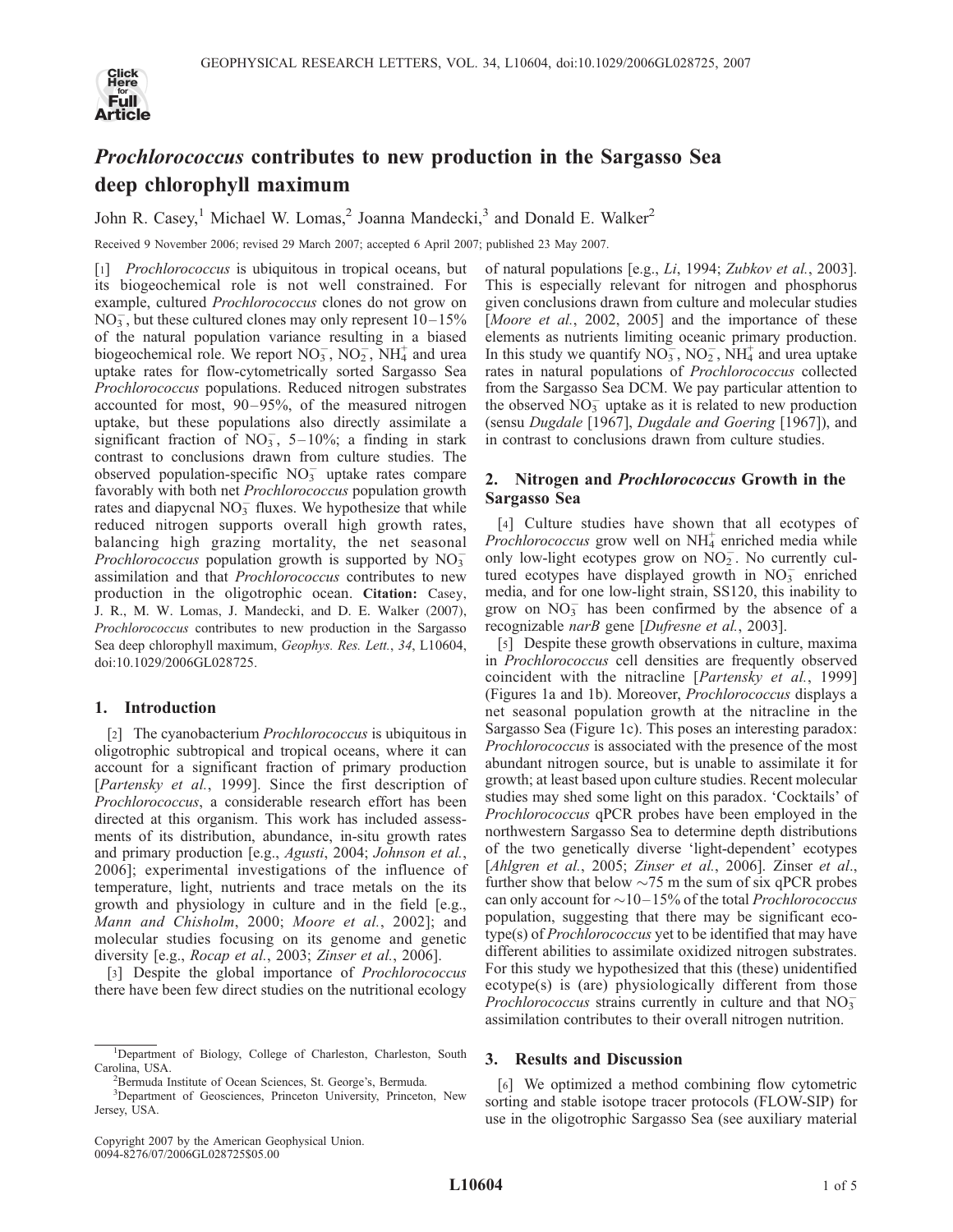

Figure 1. Time-series of Prochlorococcus cell density profiles in the Sargasso Sea at the Bermuda Atlantic Time-series Study (BATS) station. (a) Five year time-series contour plot from 1990 through 1994 highlighting seasonal and depth dependent patterns in *Prochlorococcus* cell densities. Overlain are  $NO<sub>3</sub>$  contours as white lines, and each year is marked from January 1. (b) Same as in Figure 1a but for 2001 through 2005. Note that  $NO<sub>3</sub>^-$  data are currently only available through 2003. (c) All data from Figures 1a and 1b at the depth closest to the DCM on each cruise plotted against day of the year. Displayed is the 'average' seasonal increase for all years that we have data. The heavy black line is an approximate fit to the seasonal cycle. The blue arrows mark the points used in calculating the seasonal net population growth presented in Table 2. Raw data for Figure 1a were kindly provided by M. Durand, R. Olson, and S. Chisholm.

Text S1 for further details).<sup>1</sup> The benefit of FLOW-SIP is that it permits the incubation of complete pelagic communities, allowing the determination of taxon-specific nutrient assimilation rates and thereby directly quantifies the biogeochemical ecology of the target population [Li, 1994; Zubkov et al., 2003]. Moreover, the accuracy of measured assimilation rates for stable isotopes is significantly enhanced by the exclusion of bacterial populations and detrital nitrogen [*Lipschultz*, 1995]. We employed this technique to study nitrogen assimilation in natural Prochlorococcus assemblages collected from the Sargasso Sea deep chlorophyll maximum (Table 1).

[7] Oligotrophic ocean gyres are generally characterized as regenerative systems fueled by the uptake and recycling of NH<sub>4</sub> and labile organic molecules. The observed pattern in nitrogen uptake rates is consistent with this general expectation in that reduced nitrogen substrates accounted for the majority, 90–95%, of the total measured nitrogen uptake (Figure 2a). In addition, prior research has suggested that amino acid uptake also can contribute substantially to Prochlorococcus nutrition in natural populations [Zubkov et al., 2003]. We are aware of only three other studies that have measured both  $NH_4^+$  and urea uptake rates in the Sargasso Sea, albeit in complete assemblages [Glibert et al., 1988; Lipschultz, 2001; Price and Harrison, 1988]. In contrast to the data presented here (Figure 2a), bulk urea uptake in those prior studies ranged from  $30-50\%$  of NH<sup>+</sup>4 rates. In all of those studies, the error bars for urea uptake are large, and although no strong conclusions can be made, our data suggest that Prochlorococcus may favor assimilation of labile organic molecules [Zubkov et al., 2003].

[8] From the specific uptake rates measured in this study physiological growth rates can be estimated (see auxiliary material for additional details), assuming that 'instantaneous' nitrogen assimilation rates are coupled to growth rates. Moreover, these estimates of growth rate will be conservative estimates as not all nitrogen substrates that might be assimilated were measured. With these caveats, physiological growth rates are estimated to be  $0.42 \pm$  $0.17$  d<sup>-1</sup>; in good agreement with other growth rate estimates from natural populations (Table 2) and data from culture studies under comparable light and temperature

<sup>&</sup>lt;sup>1</sup>Auxiliary materials are available in the HTML. doi:10.1029/ 2006GL028725.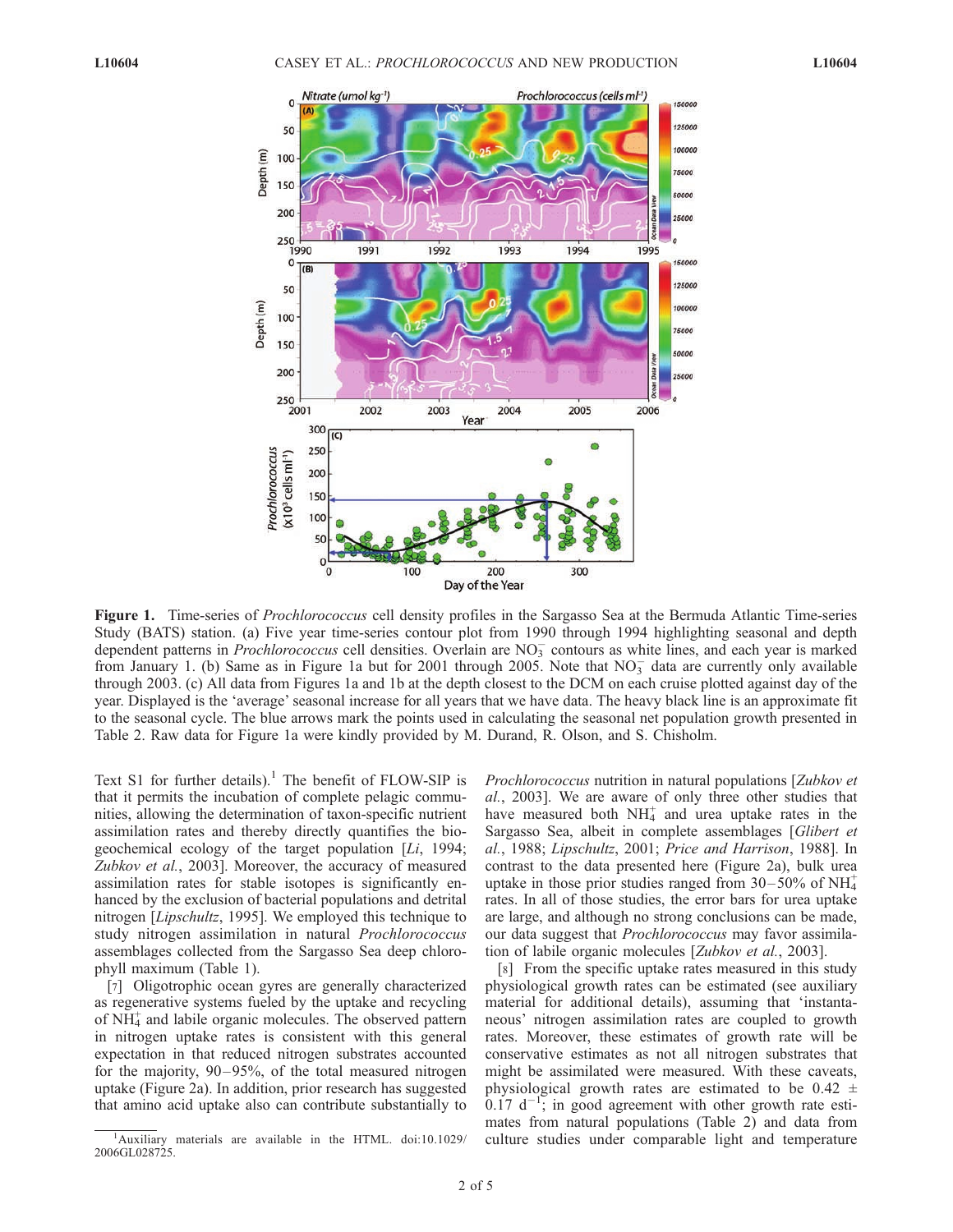| Date       | <b>Site</b>                    | Depth of DCM, <sup>a</sup><br>m | $NO3-b$<br>nmol $L^{-1}$ | Cell Density, <sup>b</sup><br>$103$ cells mL <sup>-1</sup> |
|------------|--------------------------------|---------------------------------|--------------------------|------------------------------------------------------------|
| 8/31/2005  | Hydrostation S                 | 95                              | $91.9 \pm 20.7$          | $5.6 \pm 0.2$                                              |
| 9/11/2005  | Hydrostation S                 | 85                              | $210.0 \pm 20.8$         | $29.0 \pm 2.4$                                             |
| 9/19/2005  | Hydrostation S                 | 104                             | $203.4 \pm 29.8$         | $21.3 \pm 1.5$                                             |
| 9/20/2005  | Hydrostation S                 | 95                              | $162.1 \pm 13.0$         | $21.3 \pm 1.5$                                             |
| 9/21/2005  | Hydrostation S                 | 85                              | $32.1 \pm 21.2$          | $21.3 \pm 1.5$                                             |
| 10/13/2005 | Hydrostation S                 | 105                             | $98.1 \pm 11.4$          | $36.9 \pm 2.5$                                             |
| 11/24/2005 | Hydrostation S                 | $95^{\circ}$                    | $32.1 \pm 2.9$           | $47.6 \pm 2.4$                                             |
| 11/23/2005 | <b>BATS</b> Spatial Station 1  | $98.102^{\circ}$                | $33.3 \pm 3.6$           | $44.9 \pm 3.0$                                             |
| 11/25/2005 | <b>BATS</b> Spatial Station 13 | 104                             | $32.2 \pm 12.7$          | $44.9 \pm 3.0$                                             |

Table 1. Sampling Station, NO<sub>3</sub> Concentrations, and Prochlorococcus Cell Densities During Fall 2005 Sampling Efforts

a DCM, deep chlorophyll maximum.

 $b_{\text{NO}_3}$  concentrations and cell densities are mean values of triplicate determinations  $\pm$  s.d.

GoFlo bottles were fired 4 m apart for DCM cast at BATS Spatial Station 1.

conditions [Moore et al., 1995]. Moreover, these growth rate estimates are on par with grazing loss estimates from dilution experiments (Table 2). These growth rate estimates, coupled with the observation that  $90-95%$  of the total N assimilated is from  $NH_4^+$  and urea, suggest that natural Prochlorococcus populations in the Sargasso Sea are using primarily reduced nitrogen substrates to support the high gross growth rates needed to balance high grazing mortality.

[9] Although reduced nitrogen substrates accounted for the majority of the measured nitrogen uptake, these deep



Figure 2. Nitrogen uptake by natural Prochlorococcus populations collected from the Sargasso Sea DCM. (a) Prochlorococcus uptake rates  $(\pm s.d.)$  for the four nitrogen substrates averaged over the entire study period. The number of independent samples in each average is -  $NO_3^-$  (13),  $NO_2^-$  (9),  $NH_4^+(10)$ , and urea (6). (b) Time course experiment, conducted  $8/31/2005$ , for the uptake of NO<sub>3</sub> and NH<sub>4</sub> by DCM Prochlorococcus populations. The Y-axis represents the atom percent  $^{15}N$  excess (relative to air) in the particulate fraction. Each data point is the average  $(\pm s.d.)$  of triplicate samples.

populations of Prochlorococcus do assimilate a significant fraction of  $NO_3^-$ ,  $\sim$ 5-10% of the total (Figure 2a). Indeed, a time course experiment of nitrogen uptake showed there was no time lag for  $NO_3^-$  uptake (Figure 2b) suggesting that there is no 'trophic processing' of  $^{15}NO_3^-$  that would make the labeled N available for assimilation through a reduced N pathway [Lopez-Lozano et al., 2002]; an important observation for relating  $NO_3^-$  uptake to new production. This observation of  $\overline{NO_3}$  uptake is in direct contrast to conclusions drawn from cultured isolates, and has the potential to drastically alter the biogeochemical role of Prochlorococcus in the oceans. The canonical ratio of new (estimated from  $NO<sub>3</sub><sup>-</sup>$  uptake) to total (sum of all nitrogen uptake) production for oligotrophic systems is  $\sim$ 10% [*Eppley and* Peterson, 1979]. This ratio represents the average for all autotrophs, and our data suggests that Prochlorococcus may not be different from the 'average' autotroph in its ability to contribute to oceanic new production; i.e.,  $5-10\%$  of its measured N uptake was  $NO_3^-$ . Below we discuss additional evidence in support of Prochlorococcus' contribution to new production in the Sargasso Sea DCM.

Table 2. Estimated Prochlorococcus Growth Rates and Nitrogen Demand for Populations Collected in the Sargasso Sea, Including Data From This Study and the Literature<sup>a</sup>

| Method                                                              | Rate                                    |
|---------------------------------------------------------------------|-----------------------------------------|
| Total Nitrogen Uptake growth rate, $d^{-1}$                         | $0.42 \pm 0.17^b$                       |
| Growth rate by cell-cycle analysis, $d^{-1}$                        | $0.60 \pm 0.10^{\circ}$                 |
| Growth rate by dilution experiment, $d^{-1}$                        | $0.23 \pm 0.03^d$                       |
|                                                                     | $0.53 \pm 0.08^{\circ}$                 |
| Nitrate-specific growth rate, $d^{-1}$                              | $0.01 \pm 0.004^e$                      |
| Net population growth rate, $d^{-1}$                                | $\sim 0.011^1$                          |
| Estimated Nitrate influx, $\mu$ mol m <sup>-3</sup> d <sup>-1</sup> | $146 (2 - 890)^{g}$<br>$126 \pm 48^{h}$ |
| Estimate Nitrate demand, $\mu$ mol m <sup>-3</sup> d <sup>-1</sup>  |                                         |

<sup>a</sup>Values are the means and std errors of all measurements available, unless otherwise noted.

<sup>b</sup>This study, see auxiliary material for calculation details.

<sup>c</sup>Worden and Binder [2003]; samples collected from 50 m ( $\sim$ 8% light level) and all data from southern and northern Sargasso Sea stations are combined.

Kuipers and Witte [2000]; samples collected from  $\sim$ 100 m along a transect from  $10^{\circ}$  to 35 $^{\circ}$ N, all data are combined.

Growth rate estimated from  $NO<sub>3</sub><sup>-</sup>$  uptake, see auxiliary material for calculation details.

<sup>f</sup>Estimated from the points denoted by the blue arrows in Figure 1c.

<sup>g</sup>Lewis et al. [1986] 95% confidence limits in parentheses.

Estimated from  $\overline{NO_3}$  uptake and cell numbers, see auxiliary material for calculation details.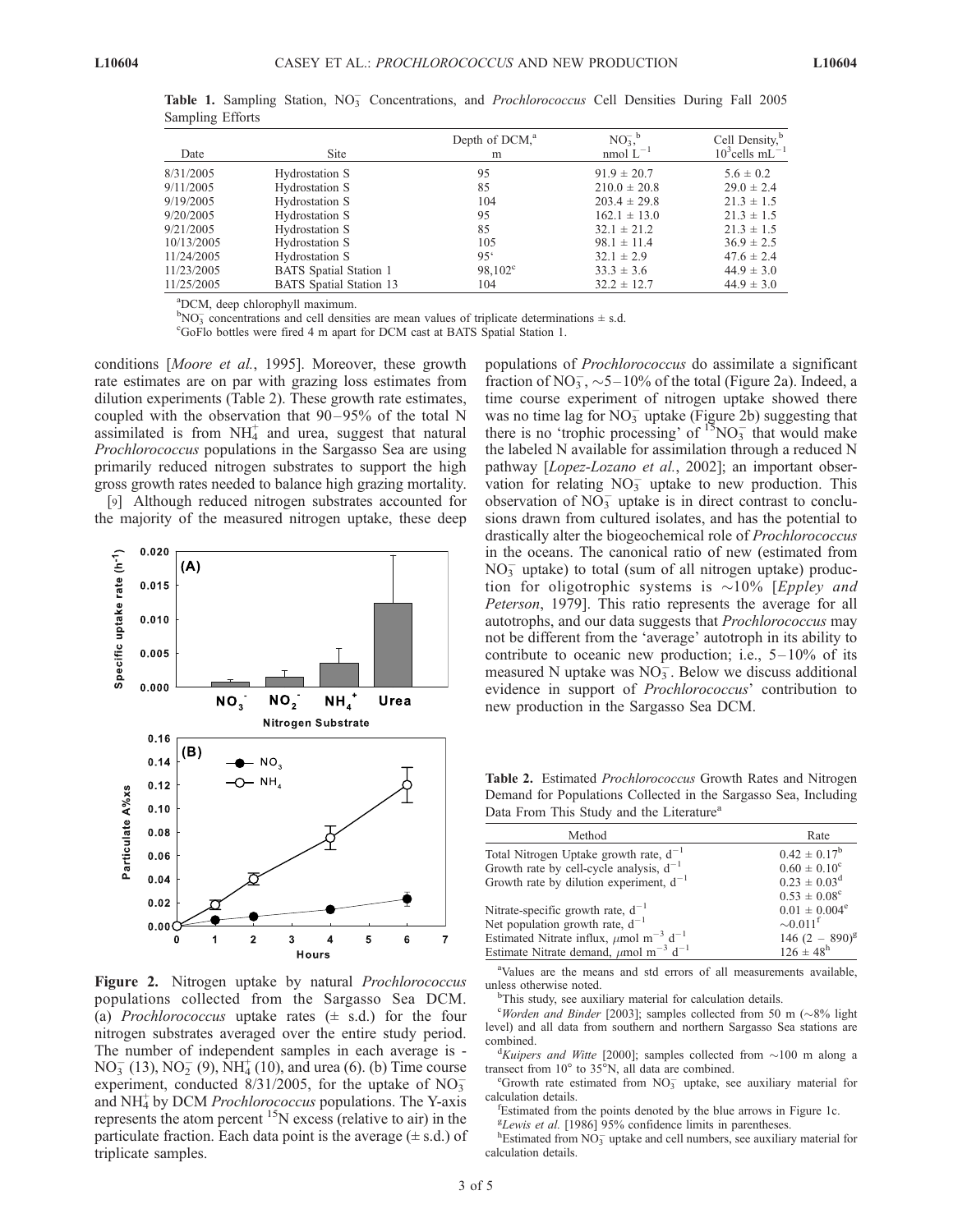[10] Despite the tight coupling between physiological growth rates and grazing losses [Agawin and Agusti, 2005; Worden and Binder, 2003], the Prochlorococcus DCM population in the Sargasso Sea displays a roughly five-fold seasonal increase (Figure 1c) during a time when convective nutrient inputs are at their annual minimum. This net population increase is estimated to be  $\sim 0.011 \text{ d}^{-1}$ (Figure 1c; Table 2); a very slow rate, but ecologically important. Our  $NO<sub>3</sub><sup>-</sup>$  uptake data suggests a daily growth rate attributable to  $\overline{NO_3^-}$  alone ranging from 0.01 to 0.018  $d^{-1}$  (Table 2; see auxiliary material for further calculation details). The fact that these estimates agree is very encouraging, especially given that our sampling was conducted at the end of the growing season, and additional sampling during the summer might have found higher  $NO_3^$ uptake rates. Although it does not appear that bacteria are 'processing' the added  $\frac{^{15}N}{^3}$  label prior to assimilation by Prochlorococcus (Figure 2b), bacterial contamination in sorted samples needs to be evaluated as bacteria are known to assimilate  $NO_3^-$  [*Kirchman*, 2000]. To have the greatest confidence in the data from sorted populations a very strict sorting procedure was employed (see auxiliary material for further details), and there was negligible heterotrophic bacterial contamination  $\left( \langle 2\% \rangle \right)$  in the sorted sample due in large part to the unmistakable 'fingerprint' of Prochlorococcus at this depth.

[11] Beyond the importance of mesoscale eddies for nutrient fluxes in the Sargasso Sea, we also need to consider the diapycnal flux of  $NO_3^-$  at the base of the euphotic zone. Lewis et al. [1986] quantified vertical  $NO_3^-$  flux rates at 146  $\mu$ mol NO<sub>3</sub> m<sup>-3</sup> d<sup>-1</sup> (95% confidence interval, 2 to 890  $\mu$ mol NO<sub>3</sub> m<sup>-3</sup> d<sup>-1</sup>) assuming this flux goes into a 1 m nutristad at the base of the euphotic zone. The estimated demand for  $NO<sub>3</sub><sup>-</sup>$  by *Prochlorococcus* populations in the DCM, averaged over the study period, was  $126 \pm 48$  µmol  $NO_3^-$  m<sup>-3</sup> d<sup>-1</sup> (Table 2), a value at the low end of the range of the estimated diapycnal  $NO_3^-$  fluxes. In the Sargasso Sea DCM, Prochlorococcus and picoeukaryotes are codominant with respect to carbon biomass [DuRand et al., 2001]. Some preliminary FLOW-SIP isotopic data for picoeukaryotes (M. W. Lomas, unpublished data, 2005) suggests that they represent a fraction of  $NO<sub>3</sub><sup>-</sup>$  uptake in the DCM equal to that of Prochlorococcus. The sum of picoeukaryote and *Prochlorococcus* demand for  $NO<sub>3</sub><sup>-</sup>$  in the DCM is well within the range of diapycnal fluxes, although a complete taxon-specific  $\overline{NO_3}^-$  budget would be a very meaningful contribution to the field.

#### 4. Potential Biogeochemical Implications

[12] With the increasing abundance of biological data on a variety of temporal and spatial scales, in particular data on functional group variability, ocean ecosystem models have become more complex by including multiple phytoplankton 'boxes'. However, our ability to properly integrate these boxes into ocean biogeochemical models is still in its infancy due to a paucity of biogeochemical ecology data [*Anderson*, 2005; *Flynn*, 2005], such as presented in this manuscript. The data discussed above lead us to conclude that Prochlorococcus' biogeochemical role in the DCM conforms to our current understanding of the new/regenerated production paradigm [Dugdale and Goering, 1967]

with reduced nitrogen supporting most (>90%) of the growth N demand and  $N\overline{O}_3^{\frac{1}{2}}$  assimilation supporting new production and, subsequently, the small net population growth. Of additional relevance to this discussion on new production is the seasonal evolution of a pronounced summer dissolved iron (dFe) minimum in the Sargasso Sea coincident with the DCM [Sedwick et al., 2005]. This dFe minimum has been hypothesized to result from biological uptake and/or particle scavenging associated with the seasonal net growth of *Prochlorococcus*, although it is likely that other phytoplankton in the DCM also contribute to the removal of dFe [Sedwick et al., 2005]. An important corollary hypothesis is that iron availability may constrain the rate and/or magnitude of new production by Prochlorococcus and other autotrophs in the Sargasso Sea DCM, through its impact on chlorophyll and ferredoxin biosynthesis. The biogeochemical implications of this corollary extend well beyond the Sargasso Sea, as subsurface minima in dissolved iron have also been observed in the subtropical North Pacific [Boyle et al., 2005], and such features may be typical of the subtropical gyres during summer. Thus there is the potential for iron availability to impact new production by Prochlorococcus in subsurface waters over much of the subtropical ocean, providing a globally-significant linkage in the marine biogeochemical cycles of iron, nitrogen and carbon.

[13] **Acknowledgments.** We thank the BATS technicians and other members of the Lomas lab group for their help with sampling. We thank David Harris of the University of California - Davis for stable isotope analysis, and Peter Sedwick, Nick Bates, Bethany Jenkins, Robert Dillon, and Gorka Sancho for their fruitful discussions. JRC thanks the Research Experience for Undergraduates (REU) program funded by the NSF for his support, and JM thanks The Charrock Foundation and the Princeton Environmental Institute for her support. This work was supported by NSF Major Research Instrumentation Award OCE-0420821 and NSF Biological Oceanography Program Award OCE-0453023 to MWL. This is BIOS contribution 1701.

#### References

- Agawin, N. S. R., and S. Agusti (2005), Prochlorococcus and synechococcus cells in the central Atlantic Ocean: Distribution, growth and mortality (grazing) rates, Vie Milieu Life Environ., 55, 165 – 175.
- Agusti, S. (2004), Viability and niche segregation of Prochlorococcus and Synechococcus cells across the central Atlantic Ocean, Aquat. Microbial Ecol., 36, 53 – 59.
- Ahlgren, N. A., G. Rocap, and S. W. Chisholm (2005), Measurement of Prochlorococcus ecotypes using real-time polymerase chain reaction reveals different abundances of genotypes with similar light physiologies, Environ. Microbiol., 8, 441 – 454, doi:10.1111/j.1462-2920.2005. 00910.x.
- Anderson, T. R. (2005), Phytoplankton functional type modeling: Running before we can walk, J. Plankton Res., 27, 1073-1081.
- Boyle, E., B. Bergquist, R. Kayser, and N. Mahowald (2005), Iron, manganese, and lead at Hawaii Ocean Time-series station ALOHA: Temporal variability and an intermediate water hydrothermal plume, Geochim. Cosmochim. Acta, 69, 933 – 952.
- Dufresne, A., et al. (2003), Genome sequencing of the cyanobacterium Prochlorococcus marinus SS120, a nearly minimal oxyphototrophic genome, Proc. Acad. Nat. Sci. Philadelphia, 100, 10,020-10,025.
- Dugdale, R. C. (1967), Nutrient limitation in the sea: Dynamics, identification, and significance, Limnol. Oceanogr., 12, 685-695.
- Dugdale, R. C., and J. J. Goering (1967), Uptake of new and regenerated forms of nitrogen in primary productivity, Limnol. Oceanogr., 121, 196-206.
- DuRand, M. D., R. J. Olson, and S. W. Chisholm (2001), Phytoplankton population dynamics at the Bermuda Atlantic Time-series Station in the Sargasso Sea, Deep Sea Res., Part II, 48, 1983-2003.
- Eppley, R. W., and B. J. Peterson (1979), Particulate organic matter flux and planktonic new production in the deep ocean, Nature, 282, 677 – 680.